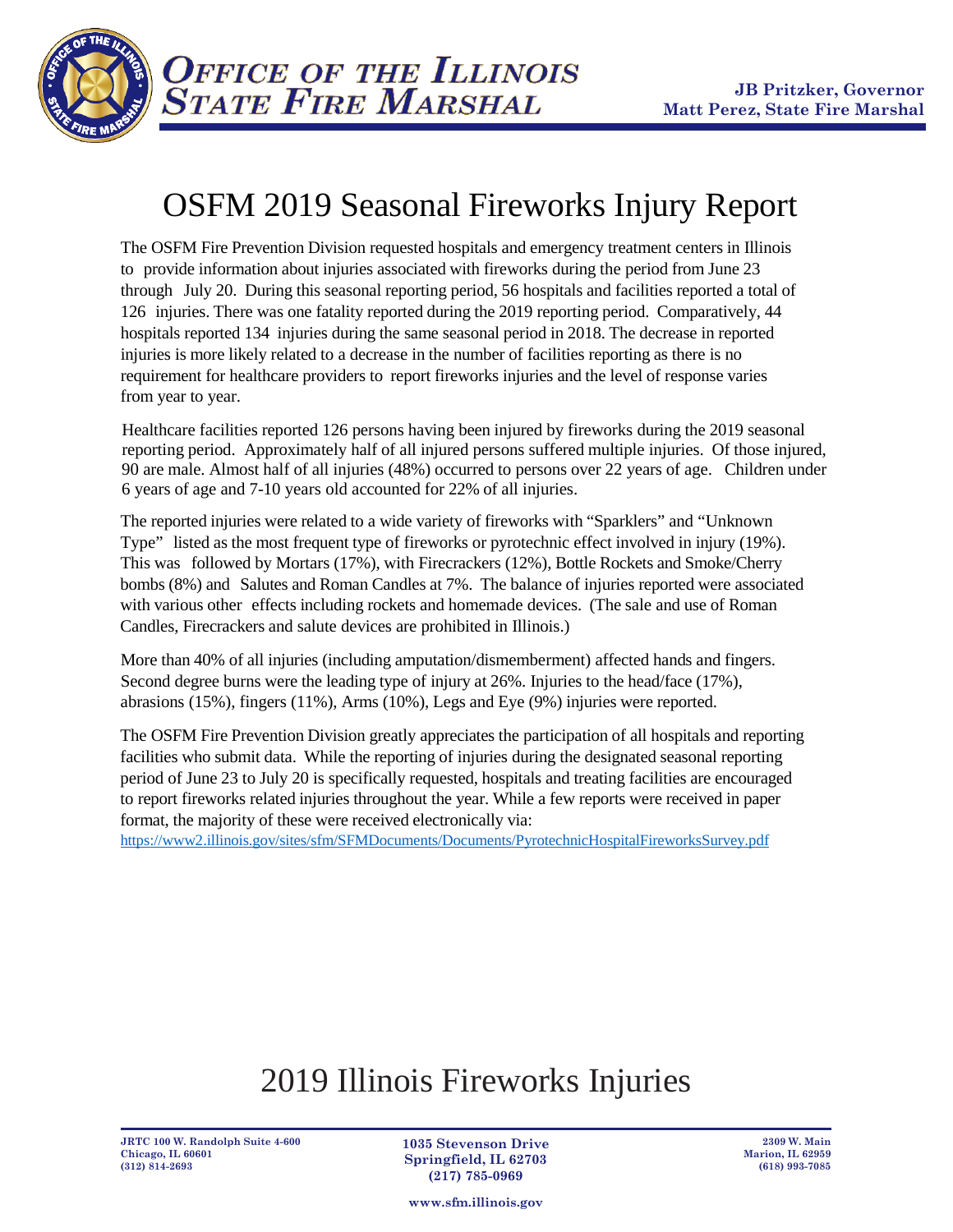



## 2019 Illinois Fireworks Injuries

| <b>Type of Fireworks</b>      | <b>Injuries</b>  | <b>Percent</b> |
|-------------------------------|------------------|----------------|
| Cones, Fountains Handheld     | $\left( \right)$ | $0.00\%$       |
| Firecrackers/Lady Finger      | 16               | 11.51%         |
| Jumping/Crazy Jack            | $\Omega$         | $0.00\%$       |
| M-80/M-60/M-100/Silver Salute | 10               | 7.19%          |
| <b>Missile Rocket</b>         | $\overline{2}$   | 1.44%          |
| Mortar                        | 23               | 16.55%         |
| <b>Other Fireworks</b>        | $\boldsymbol{0}$ | $0.00\%$       |
| Roman Candles/Shots/Balls     | 10               | 7.19%          |
| <b>Sky/Bottle Rockets</b>     | 11               | 7.91%          |
| Smoke/Cherry Bomb             | 11               | 7.91%          |
| Sparklers Wire/Wood Core      | 26               | 18.71%         |
| <b>Fireworks Display</b>      | $\Omega$         | 0.00%          |
| Homemade                      | 4                | 2.88%          |
| Unknown                       | 26               | 18.71%         |
| <b>Total</b>                  | 139              | 100.00%        |

| <b>Type of Injuries</b>  | <b>Table of Type of Injuries</b><br><b>Number of Injuries</b> | <b>Percent</b> |
|--------------------------|---------------------------------------------------------------|----------------|
| Abrasions                | 28                                                            | 14.81%         |
| <b>Burns 1st Degree</b>  | 22                                                            | 11.64%         |
| <b>Burns 2nd Degree</b>  | 49                                                            | 25.93%         |
| <b>Burns 3rd Degree</b>  | 5                                                             | 2.65%          |
| Dismemberment/Amputation | 12                                                            | 6.35%          |
| Fatality                 |                                                               | 0.53%          |
| Fracture                 | 7                                                             | 3.70%          |
| <b>Hearing Loss</b>      | 5                                                             | 2.65%          |
| Lacerations              | 27                                                            | 14.29%         |
| Loss of Sight            | 6                                                             | 3.17%          |
| Other                    | 26                                                            | 13.76%         |
| Unknown                  |                                                               | 0.53%          |
| <b>Total</b>             | 189                                                           | 100.00%        |

| <b>Gender</b>                    | <b>Number of Injuries</b> | <b>Percent</b> |
|----------------------------------|---------------------------|----------------|
| Female                           | 34                        | 26.98%         |
| Male                             | 90                        | 71.43%         |
| Unknown <i>(did not specify)</i> |                           | 1.59%          |
| <b>Total</b>                     | 126                       | $100.00\%$     |

**1035 Stevenson Drive Springfield, IL 62703 (217) 785-0969**

**www.sfm.illinois.gov**